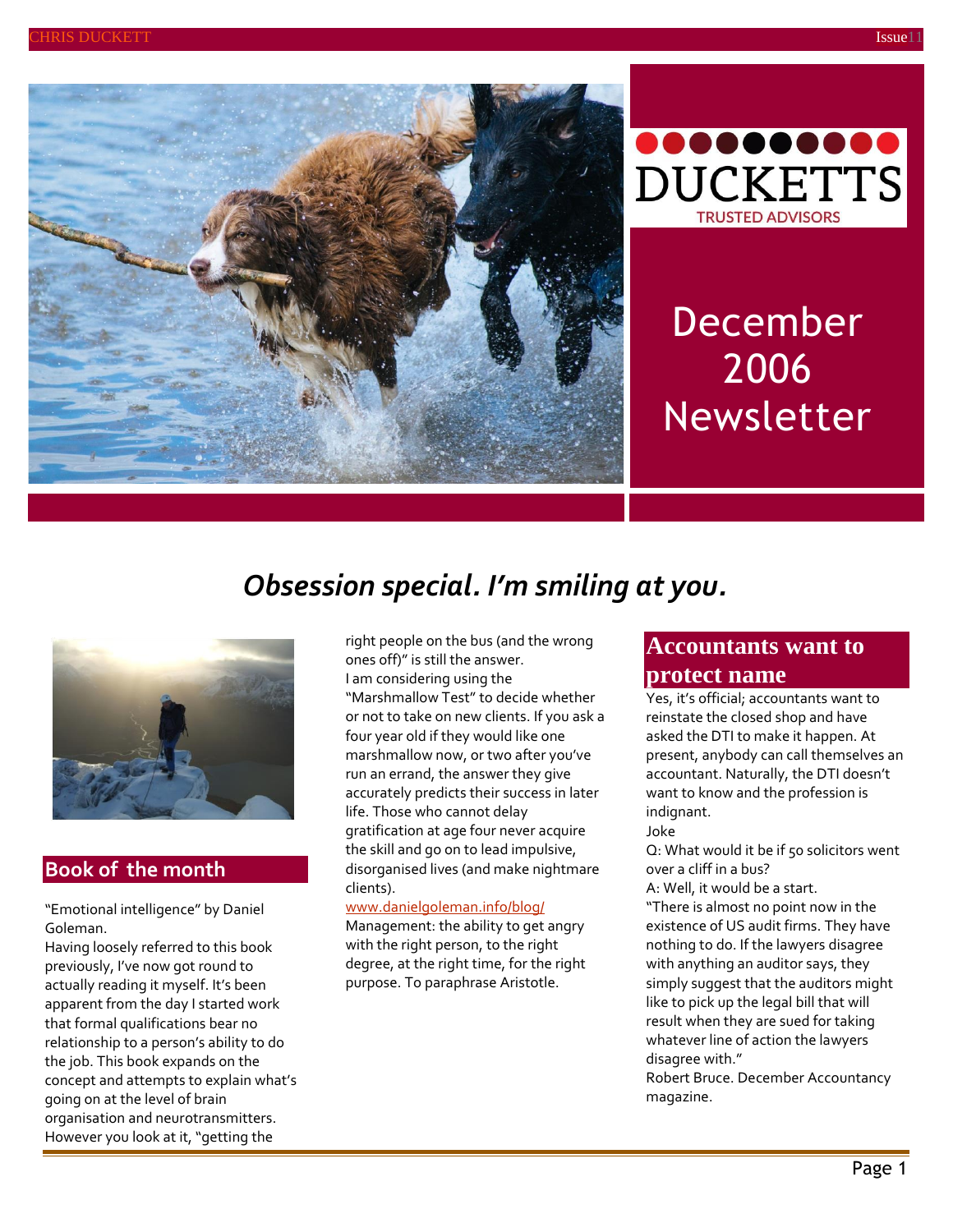# **Random link**

This is interesting, if nothing to do with business

<http://www.heretical.com/miscellx/wankword.html>

# **Brad Washburn: obsessive role model**

"In 1980, when Brad was a hearty seventy, he motioned me over to his table in a restaurant at an annual AAC meeting. When I mentioned that I was about to embark on a National Geographic assignment that had to do with climbing and trekking around Anye Machin, once thought to be higher than Everest, Brad's eye's lit up like the lasers he later used to measure the true height of Everest. He grabbed a napkin and casually sketched the area around the peaks, with each summit's height in meters. He had been there in 1948. When I got home, Brad's sketch did not conform well with the features on the classified Army map that I had gotten to view by special permission of Cap Weinberger, who served on an environmental board with me. He made it clear that no copies of that map were to go to Tibet with me, because the Chinese might discover how much ground information we really had. Months later, after I returned home, I again had another chance to view the Army map, and my conclusion was that Brad's napkin was the more accurate rendition!"

[www.mountainlight.com/articles.html](http://www.mountainlight.com/articles.html)

#### **Slow companies**

The world of (US) management speak has given us "slow food" and "fast companies", and has now got round to mix and match. Ergo, slow companies. (Fast food was already taken). The concept is pretty straightforward => slow companies grow at a rate that allows their systems and processes to keep pace and they don't run out of working capital ("over-trade" in old speak).

#### [www.slowcompany.com/](http://www.slowcompany.com/)

One of the apparent exponents of this type of growth is Patagonia, the outdoor clothing manufacturer. This company was formed by climbing legend Yvon Chouinard in the early 60s. He started off by making hard steel pitons for use in the granite cracks of Yosemite and selling them from the back of his car. The business grew rapidly, through a number of incarnations, and Patagonia is now a 240 million dollar private business, but with Choinard still in charge.

#### [http://outside.away.com/outside/feature](http://outside.away.com/outside/features/200510/yvon-chouinard-1.html) [s/200510/yvon-chouinard-1.html](http://outside.away.com/outside/features/200510/yvon-chouinard-1.html)

Whilst he's got all sorts of green/environmental credentials, Chouinard's real claim to fame is his mantra "Let my people go surfing". I wonder what the Hereford equivalent would be?





#### **Antrobus 2**

This is deadly dull, but potentially extremely important for the farming world. Farmhouses have always been exempt from Inheritance Tax (IHT) under the Agricultural Property Relief (APR) rules. Over the last 10 years, the Revenue has gradually chipped away at the relief, particularly by restricting the relief to genuine farming businesses. The concept of a City trader ploughing his £2m bonus into a big farmhouse and simultaneously saving 40% IHT was too much for the Revenue to bear. Anyway, we've now had Antrobus 1, Antrobus 2 and a follow up case. The result is that APR applies to the agricultural value of a farmhouse, not its full market value. In practice, this means that 30-40% of the value is now subject to IHT. How else can we hit the £10b a year target for IHT? Happy New Year?

### **New Companies Act**

Official view is as follows: The new Companies Act was finally published on 7 December - all 760 pages of it, including 59 contents pages! The new Act consolidates company law legislation from the 1985 and 1989 Acts, as well as the Companies (Audit, Investigations and Community Enterprise) Act 2004, although there are some clauses that will remain in force. I'm bored already.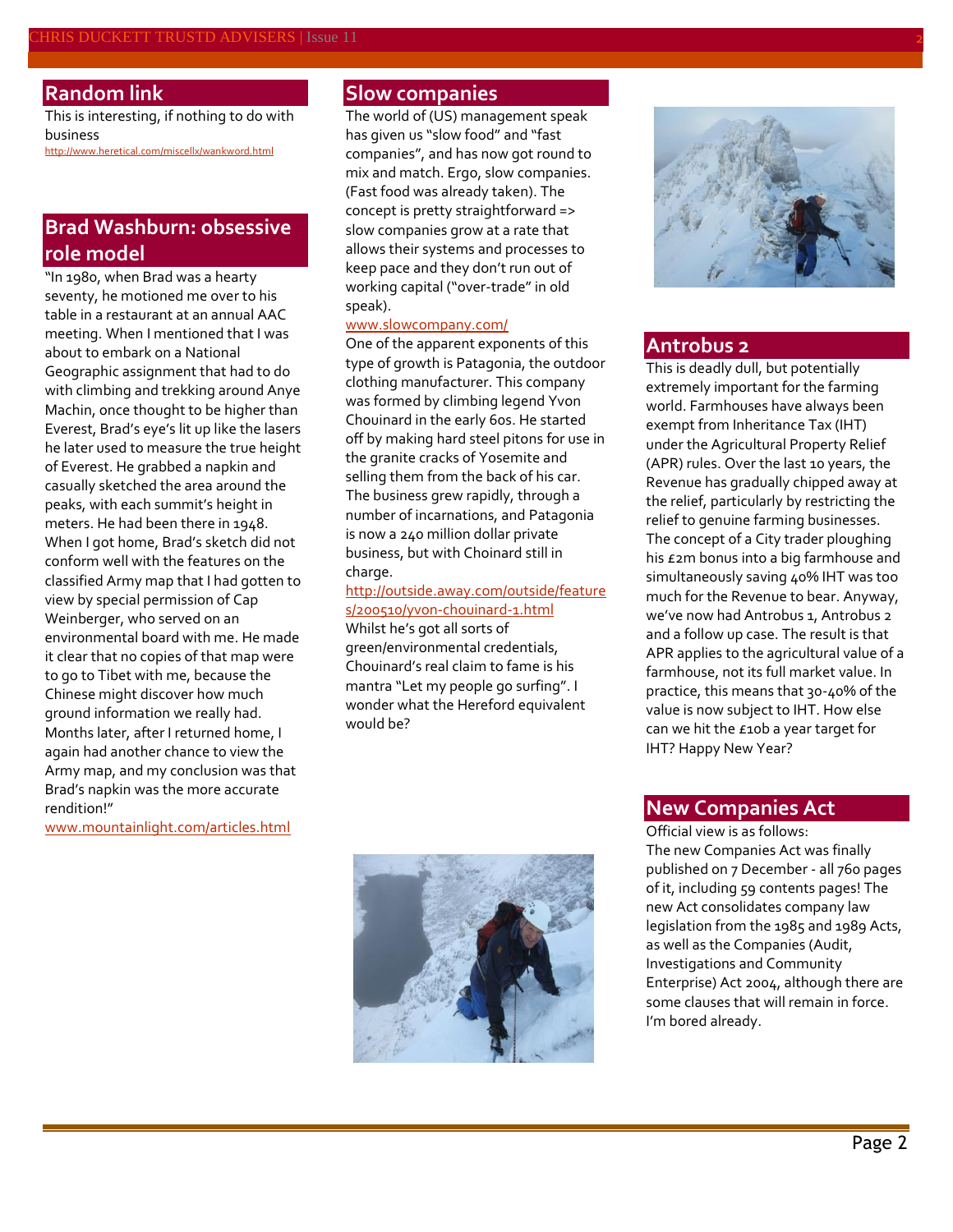#### **Zybert goes green:**

"We decided that if we go anorak we should do it properly - hug a tree or something.

Have a look at

[http://www.zybert.co.uk/green\\_gem.ht](http://www.zybert.co.uk/green_gem.html) [ml](http://www.zybert.co.uk/green_gem.html)

From January we will make CO2 offset donation covering one year of Z1 GEM use (24/7/365, full power) for every annual support contract paid. This way we guarantee carbon-neutral use for the customers who have a support contract with us."

# **Find me a tall dark handsome stranger in 2007**

Whilst we've got 2 Business Development Club events lined up for the New Year, new ideas/speakers remain hard to find. A surge of creativity from the Boyscout threw out the possibility of a "Business Speed Dating" session. Maybe a networking event on hormones (or should it be speed)? Does anybody else like this idea? Would you come?

# **Mind Set**

The book by John Naisbitt.

Whilst Futurism is one of my favourite pastimes, it's generally considered to be for the lunatic fringe. This guy made his reputation by analysing local newspapers in the States and using the data to predict national trends. He's come up with 11 rules that need to be satisfied if a vague trend is to develop into a full blown change. The most important rules are:

- Understand how powerful it is not to have to be right (big problem for politicians)
- Don't get so far ahead of the parade that people don't know you're in it

On the basis of his own rules, Naisbitt argues that:

- Europe is going to become a care home for the old
- China will take a long time to catch up with the US, even though the regions operate independently of central government. The US has a huge head start.
- Biotechnology and nanotechnology will not make any difference until the second half of the  $21^{st}$  Century

Fascinating stuff, although the website is wea[k www.naisbitt.com](http://www.naisbitt.com/)

# **Website ideas**

The Boyscout and I have decided that we need to put some more articles on the website. Is there anything anybody would like to see covered? [www.chrisduckett.co.uk](http://www.chrisduckett.co.uk/)

#### **Where's my prize?**

Accountancy Age magazine has awards every year. The link below is the winner of the best use of the internet by an accountancy firm.

[www.goodmanjones.co.uk/?id=home](http://www.goodmanjones.co.uk/?id=home) Can anybody tell me why?

### **Courage as a skill**

There's not much free on the Harvard Business Review website. This makes a good start for 2007:

[http://harvardbusinessonline.hbsp.harva](http://harvardbusinessonline.hbsp.harvard.edu/hbrsa/en/issue/0701/article/R0701E.jhtml;jsessionid=IMVOHCSSEDMACAKRGWCB5VQBKE0YOISW?type=F) [rd.edu/hbrsa/en/issue/0701/article/R0701](http://harvardbusinessonline.hbsp.harvard.edu/hbrsa/en/issue/0701/article/R0701E.jhtml;jsessionid=IMVOHCSSEDMACAKRGWCB5VQBKE0YOISW?type=F) [E.jhtml;jsessionid=IMVOHCSSEDMACA](http://harvardbusinessonline.hbsp.harvard.edu/hbrsa/en/issue/0701/article/R0701E.jhtml;jsessionid=IMVOHCSSEDMACAKRGWCB5VQBKE0YOISW?type=F) [KRGWCB5VQBKE0YOISW?type=F](http://harvardbusinessonline.hbsp.harvard.edu/hbrsa/en/issue/0701/article/R0701E.jhtml;jsessionid=IMVOHCSSEDMACAKRGWCB5VQBKE0YOISW?type=F)

#### **Disclaimer**

Live dangerously: follow the links.